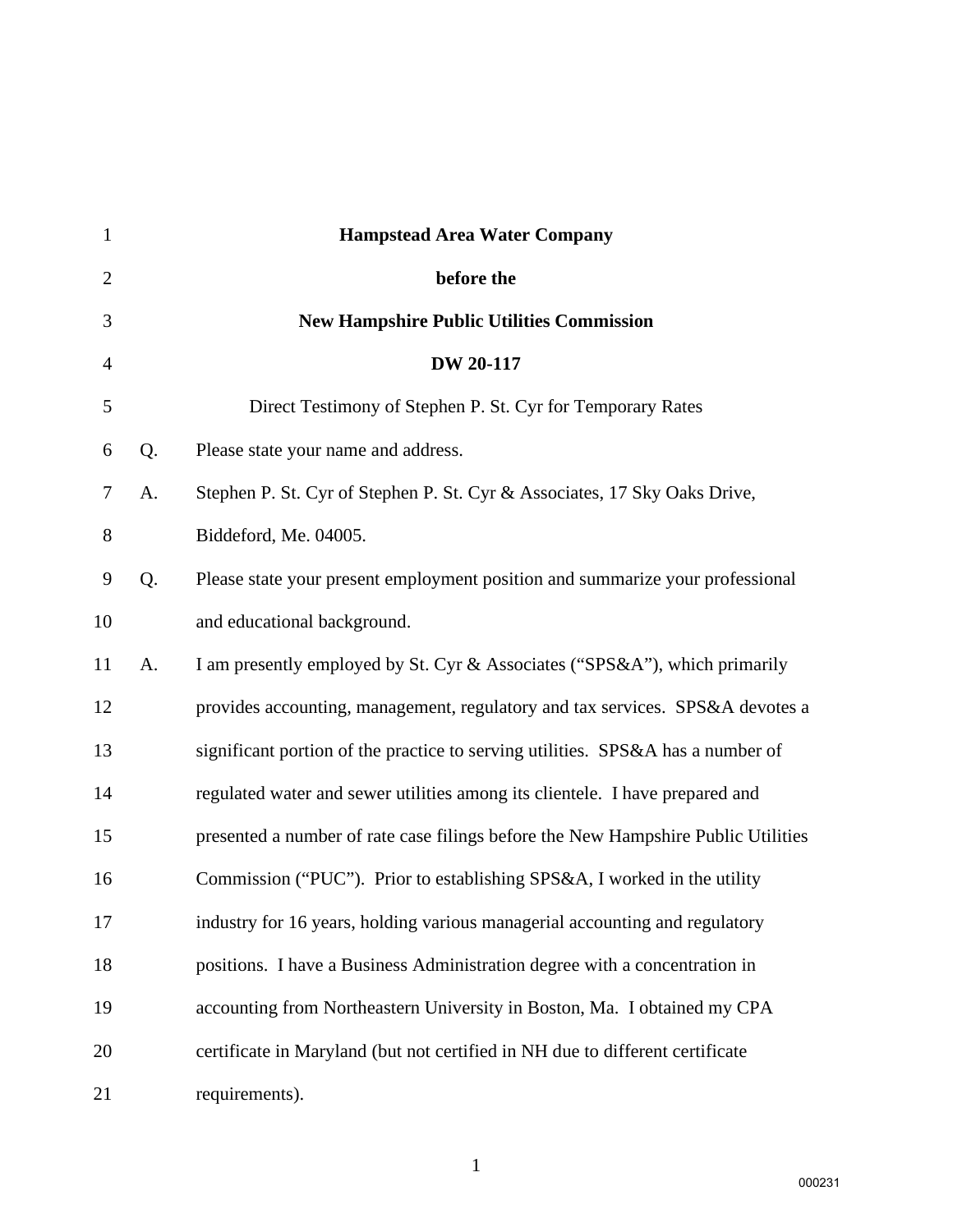| 1              | Q. | Is SPS&A presently providing services to Hampstead Area Water Company               |
|----------------|----|-------------------------------------------------------------------------------------|
| $\overline{2}$ |    | ("HAWC" or the "Company")?                                                          |
| 3              | A. | Yes. SPS&A assists HAWC in its year end closing and preparation of financial        |
| $\overline{4}$ |    | statement and tax returns. SPS&A assists HAWC in various regulatory filings         |
| 5              |    | including expansion of its franchise, financing of construction projects and        |
| 6              |    | adjusting rates. SPS&A has been engaged to prepare the various temporary rate       |
| 7              |    | case exhibits, supporting schedules and written testimony.                          |
| $8\,$          | Q. | Are there specific things prompting the temporary rate filing?                      |
| 9              | A. | Yes. HAWC did not earn its authorized rate of return during the test year. As       |
| 10             |    | such, part of the rate application is simply to allow HAWC to recover its costs and |
| 11             |    | earn its PUC approved rates of return. Second, HAWC incurred normal                 |
| 12             |    | replacement of plant and/or new plant during the test year. Third, HAWC has         |
| 13             |    | incurred normal increases in expenses. Finally, HAWC's last rate increase was       |
| 14             |    | approved in DW 17-118, based on a proformed 2016 test year. With the proposed       |
| 15             |    | increase in temporary rates and revenues, HAWC should be able to recover its        |
| 16             |    | investments, cover its expenses, earn its PUC approved rate of return on its        |
| 17             |    | investment and continue to provide service to its customers at fair and reasonable  |
| 18             |    | rates.                                                                              |
| 19             |    |                                                                                     |
| 20             |    |                                                                                     |
| 21             |    |                                                                                     |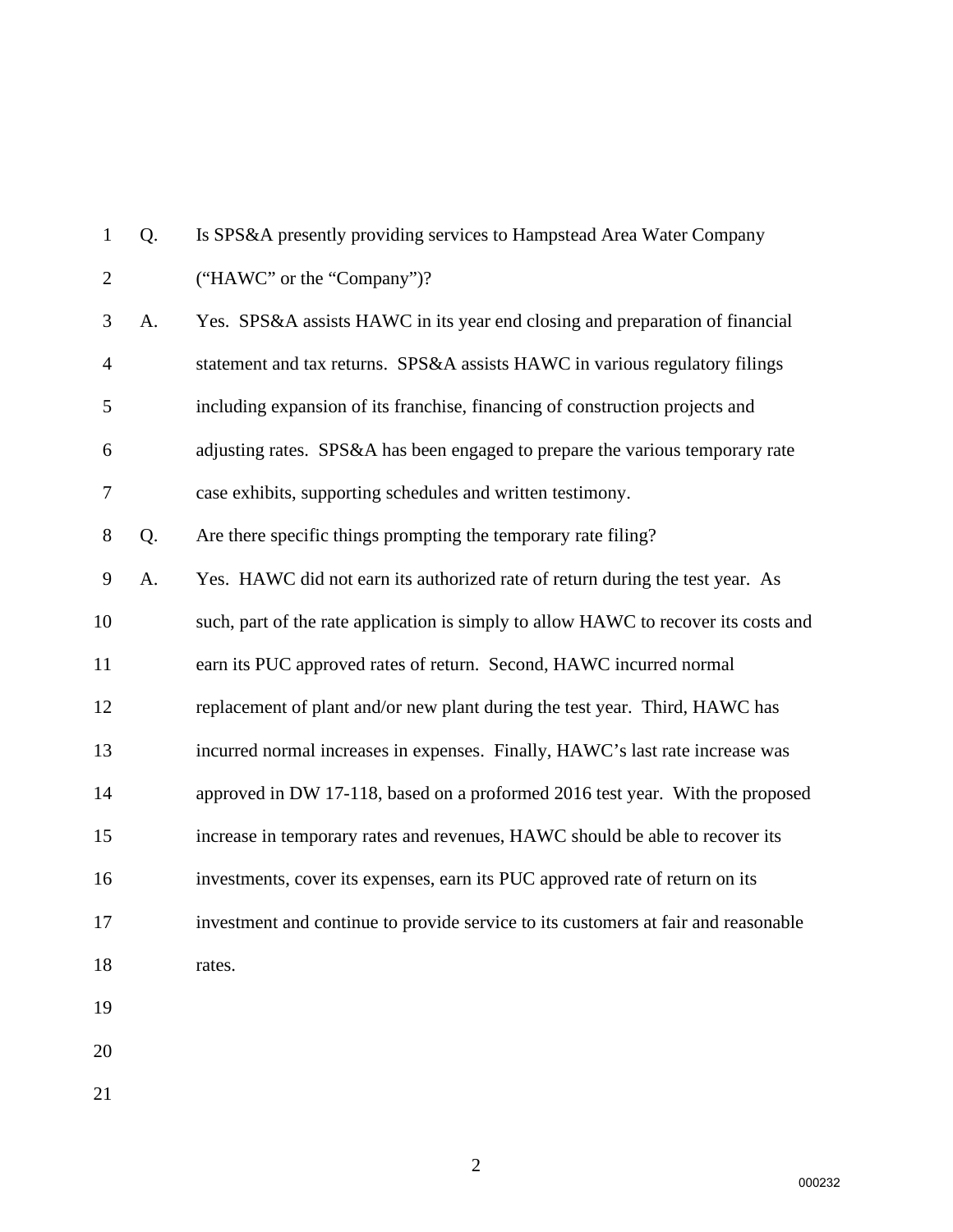| 1              | Q. | Please provide an overview of the temporary rate filing.                           |
|----------------|----|------------------------------------------------------------------------------------|
| $\overline{2}$ | A. | The temporary rate filing is the same as the permanent rate filing, except for the |
| 3              |    | elimination of certain pro forma adjustments that are more appropriately reviewed  |
| 4              |    | as part of the permanent rate filing. HAWC adjusted the proposed revenue           |
| 5              |    | downward. It eliminated most of expense adjustments. It also eliminated all of     |
| 6              |    | rate base adjustments. In addition, HAWC eliminated the pro forma capital          |
| $\tau$         |    | structure and rate of return. With the elimination of the various adjustments,     |
| 8              |    | HAWC believes that the temporary increase in rates / revenues is fair, reasonable  |
| 9              |    | and manageable. It allows HAWC to earn its PUC approved rate of return on its      |
| 10             |    | prudently incurred investments and to pay for its necessary operating expenses.    |
| 11             |    | The proposed temporary increase will enable HAWC to continue providing good        |
| 12             |    | water with good pressure and reliability at a good price.                          |
| 13             | Q. | Is there anything else that you would like to address before you address the       |
| 14             |    | temporary rate filing and the temporary rate schedules?                            |
| 15             | A. | No.                                                                                |
| 16             | Q. | Are you familiar with the pending temporary rate application of the Company and    |
| 17             |    | with the various exhibits submitted as Schedules 1 through 5 inclusive, with       |
| 18             |    | related pages and attachments?                                                     |
| 19             | A. | Yes, I am. The temporary rate exhibits were prepared by me, utilizing the          |
| 20             |    | financial records of the Company with the assistance of Company personnel.         |
| 21             | Q. | What is the test year that the Company is using in this temporary rate filing?     |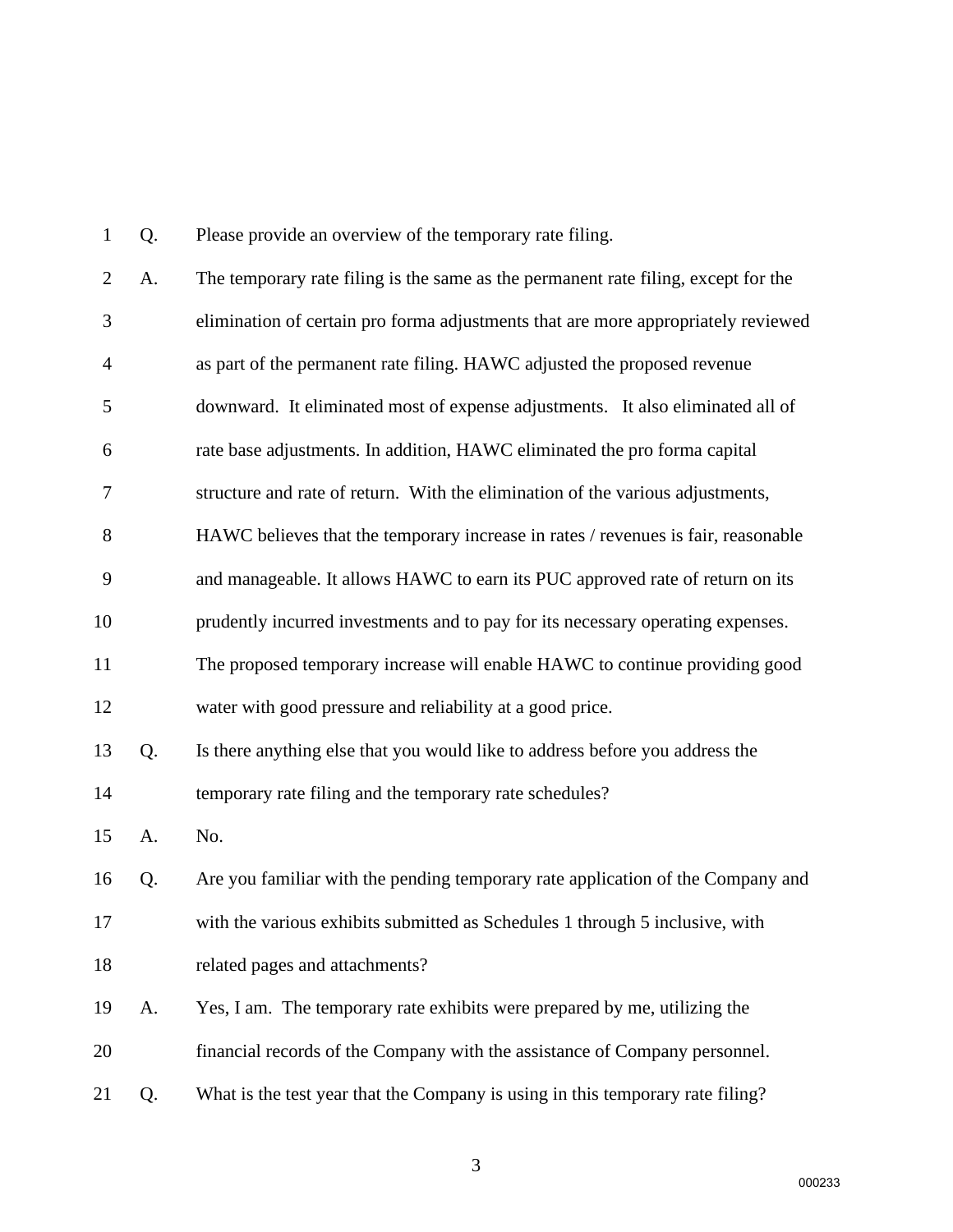| $\mathbf{1}$   | A. | The Company is utilizing the twelve months ended December 31, 2019.                 |
|----------------|----|-------------------------------------------------------------------------------------|
| $\overline{2}$ | Q. | Would you summarize the schedule entitled "Computation of Revenue Deficiency        |
| 3              |    | for the Test Year ended December 31, 2019."                                         |
| $\overline{4}$ | A. | Yes. This schedule summarizes the supporting schedules. The actual revenue          |
| 5              |    | deficiency for the test period amounts to \$224,853. It is based upon a 13 month    |
| 6              |    | average balance for 2019 of \$5,237,474 as summarized in Schedule 3. The            |
| 7              |    | Company is utilizing its actual rate of return of 5.78% for the actual test year.   |
| 8              |    | The actual rate of return of 5.78%, when multiplied by the rate base of             |
| 9              |    | \$5,237,474, results in an operating income requirement of \$302,531. As shown      |
| 10             |    | on Schedule 1, the actual net operating income for the test period was \$77,678.    |
| 11             |    | The operating income requirement less the net operating income results in an        |
| 12             |    | operating income deficiency of \$224,853. The tax effect on the operating income    |
| 13             |    | deficiency is \$0, resulting in a revenue deficiency of \$224,853.                  |
| 14             |    |                                                                                     |
| 15             |    | The pro forma revenue deficiency for the test year amounts to \$0. The Company      |
| 16             |    | made no adjustments to its rate base. The Company made no adjustments to the        |
| 17             |    | actual rate of return and made no adjustments to its actual capital structure. The  |
| 18             |    | Company is utilizing a 5.78% rate of return including its 9.95 authorized return on |
| 19             |    | equity. As such, the actual rate of return of 5.78%, when multiplied to actual rate |
| 20             |    | base of \$5,237,474, results in an operating income requirement of \$302,531. The   |
| 21             |    | Company increased its revenue by \$301,059 in order to allow the Company to         |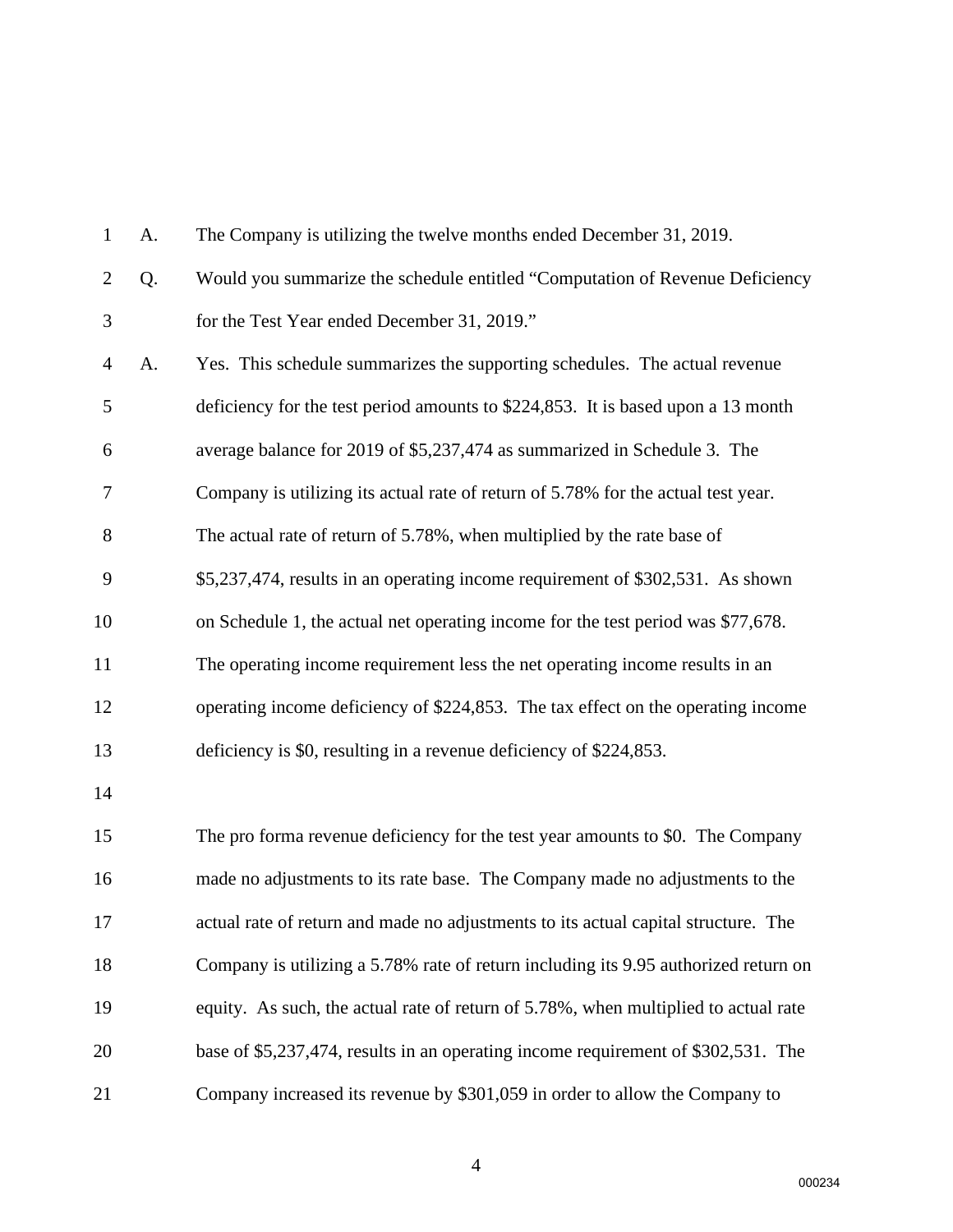| $\mathbf{1}$   |    | recover its expenses and to earn a fair and reasonable return on its investment. |
|----------------|----|----------------------------------------------------------------------------------|
| $\overline{2}$ | Q. | Would you please summarize Schedule 1, "Statement of Income," for the twelve     |
| 3              |    | months ended December 31, 2019?                                                  |
| $\overline{4}$ | A. | The first column (column b) of Schedule 1 shows the actual operating results of  |
| 5              |    | the Company from January 1, 2019 through December 31, 2019. The Company          |
| 6              |    | has filed its 2019 NHPUC Annual Report, which further supports the rate filing.  |
| 7              |    | During the twelve months ended December 31, 2019, the Company operating          |
| $8\,$          |    | revenues amounted to \$2,325,428, an increase of \$281,950 or 13.80%. The        |
| 9              |    | increase in operating revenue in 2019 was due to the increase in the number of   |
| 10             |    | customers and in the number of gallons sold. The Company customer base           |
| 11             |    | continues to grow. The Company had 3,857 customers as of December 31, 2019.      |
| 12             |    | The Company's operating expenses consist of operation and maintenance            |
| 13             |    | expenses, depreciation and amortization expenses, and taxes. The total 2019      |
| 14             |    | operating expenses amounted to \$2,247,750, an increase of \$190,302 or 9.25%.   |
| 15             |    | Operation and maintenance expenses increased \$162,998, primarily due to         |
| 16             |    | increased administrative and general expenses, transmission and distribution     |
| 17             |    | expenses and customer accounts expenses. Depreciation expenses increased by      |
| 18             |    | \$31,841. The increases were partially offset by lower taxes other than income.  |
| 19             |    | The Company's net operating income amounted to \$77,678.                         |
| 20             |    |                                                                                  |
| 21             |    | The Company reviewed a number of expense accounts in its preparation of the      |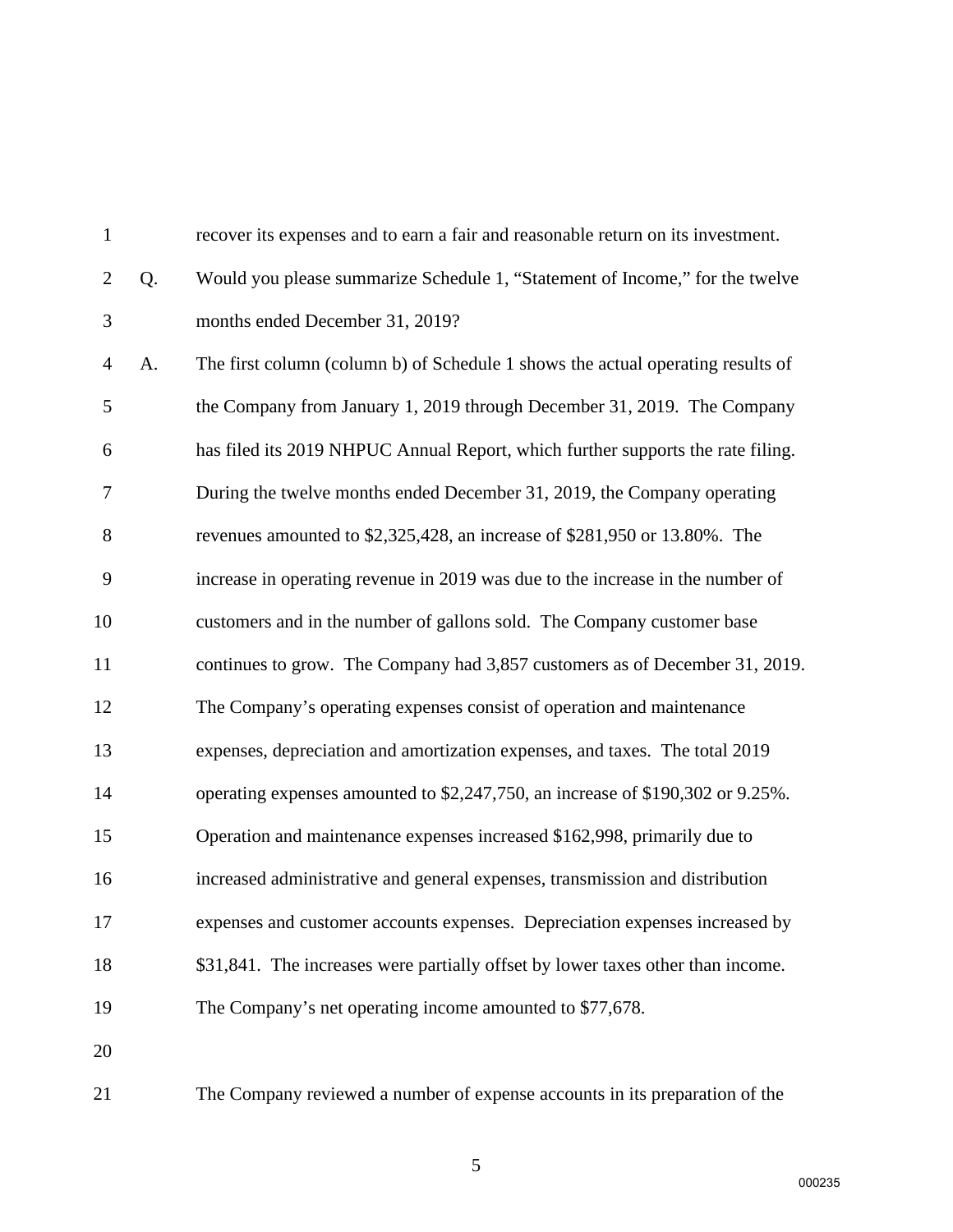| $\mathbf{1}$   |    | temporary rate filing but decided not to make any adjustments.                   |
|----------------|----|----------------------------------------------------------------------------------|
| $\overline{2}$ | Q. | Please explain each of the pro forma adjustments made to revenue as shown on     |
| 3              |    | Schedule 1, in the second column (column c) and further supported on Schedule    |
| 4              |    | 1A.                                                                              |
| 5              | A. | The Company made only one pro forma adjustment to revenue.                       |
| 6              |    | <b>Operating Revenues</b>                                                        |
| 7              |    | 1. Operating Revenues due to Sale of Water to Plaistow - \$0.                    |
| 8              |    |                                                                                  |
| 9              |    | 2. Operating Revenues needed to earn return and recover expenses - \$301,059.    |
| 10             |    | The pro forma adjustment to revenue represents the additional revenue of         |
| 11             |    | \$301,059 needed to recover the increase in its pro forma expenses and to earn a |
| 12             |    | reasonable return on its pro forma rate base.                                    |
| 13             | Q. | Did the Company make any pro forma adjustments to expenses?                      |
| 14             | A. | No.                                                                              |
| 15             |    | <b>Operating and Maintenance Expenses</b>                                        |
| 16             |    | 3. Purchased Water for Company - \$0.                                            |
| 17             |    |                                                                                  |
| 18             |    | 4. Purchased Water for Plaistow - \$0.                                           |
| 19             |    |                                                                                  |
| 20             |    | <u>5. Well Expenses – <math>(\\$0)</math>.</u>                                   |
| 21             |    | 6. Purchased Power $-$ (\$0).                                                    |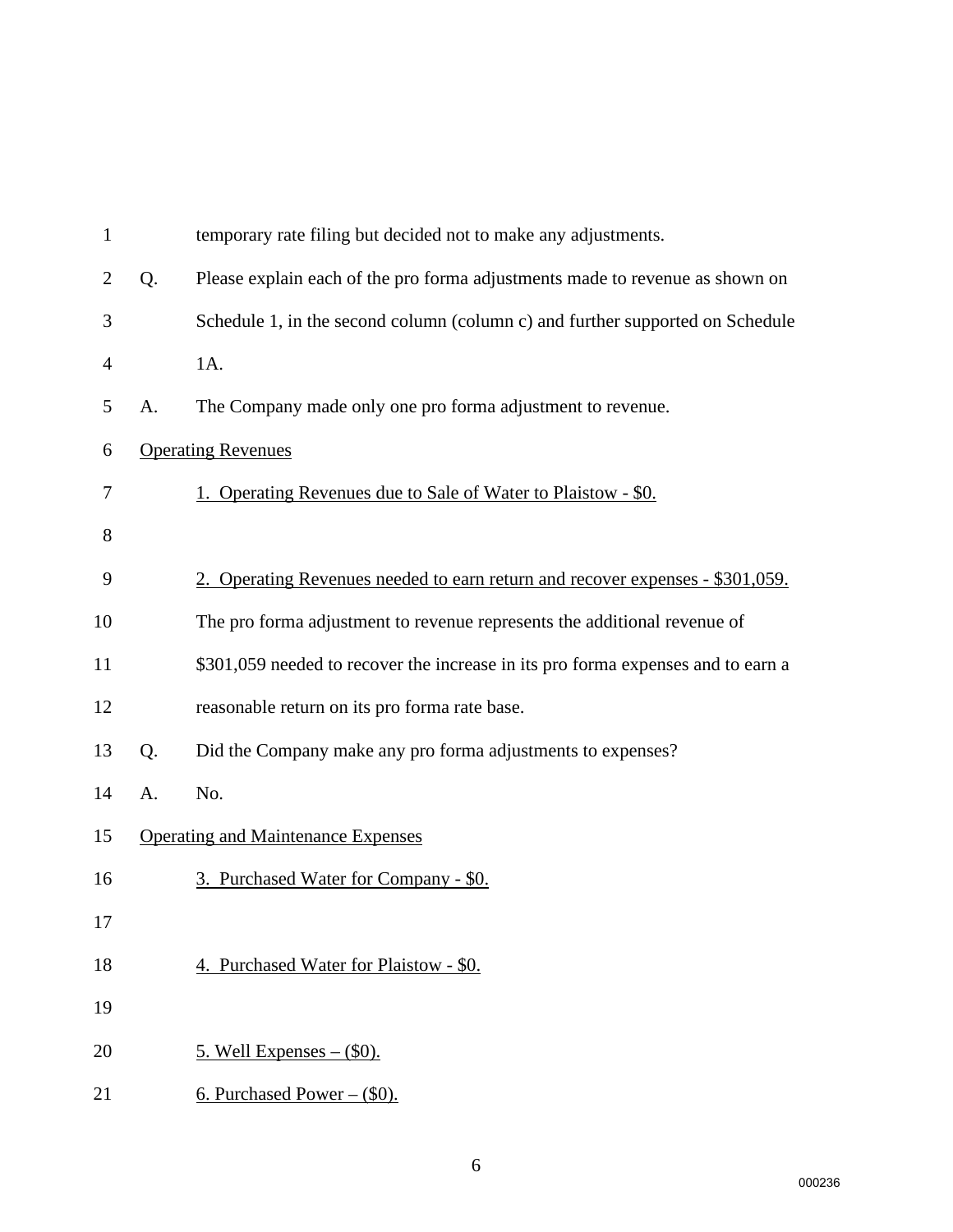| $\mathbf{1}$   |                                                                             |
|----------------|-----------------------------------------------------------------------------|
| $\mathbf{2}$   | 7. Pumping Expenses – \$0.                                                  |
| 3              |                                                                             |
| $\overline{4}$ | 8. Treatment Expenses - \$0.                                                |
| 5              |                                                                             |
| 6              | 9. Wages - \$0.                                                             |
| 7              |                                                                             |
| $8\,$          | 10. Payroll Taxes - \$0.                                                    |
| 9              |                                                                             |
| 10             | 11. Benefits – 401k, Health Ins & Life Ins - \$0.                           |
| 11             |                                                                             |
| 12             | 12. Management Agreement - \$0.                                             |
| 13             |                                                                             |
| 14             | 13. Outside Services - Legal and Accounting Expenses associated with CIAC   |
| 15             | Tax Review $-$ (\$0).                                                       |
| 16             |                                                                             |
| 17             | 14. Outside Services - Audit Expenses - &0.                                 |
| 18             |                                                                             |
| 19             | Total pro forma adjustments to operating and maintenance expenses amount to |
| 20             | <u>\$0.</u>                                                                 |
| 21             | <b>Depreciation Expenses</b>                                                |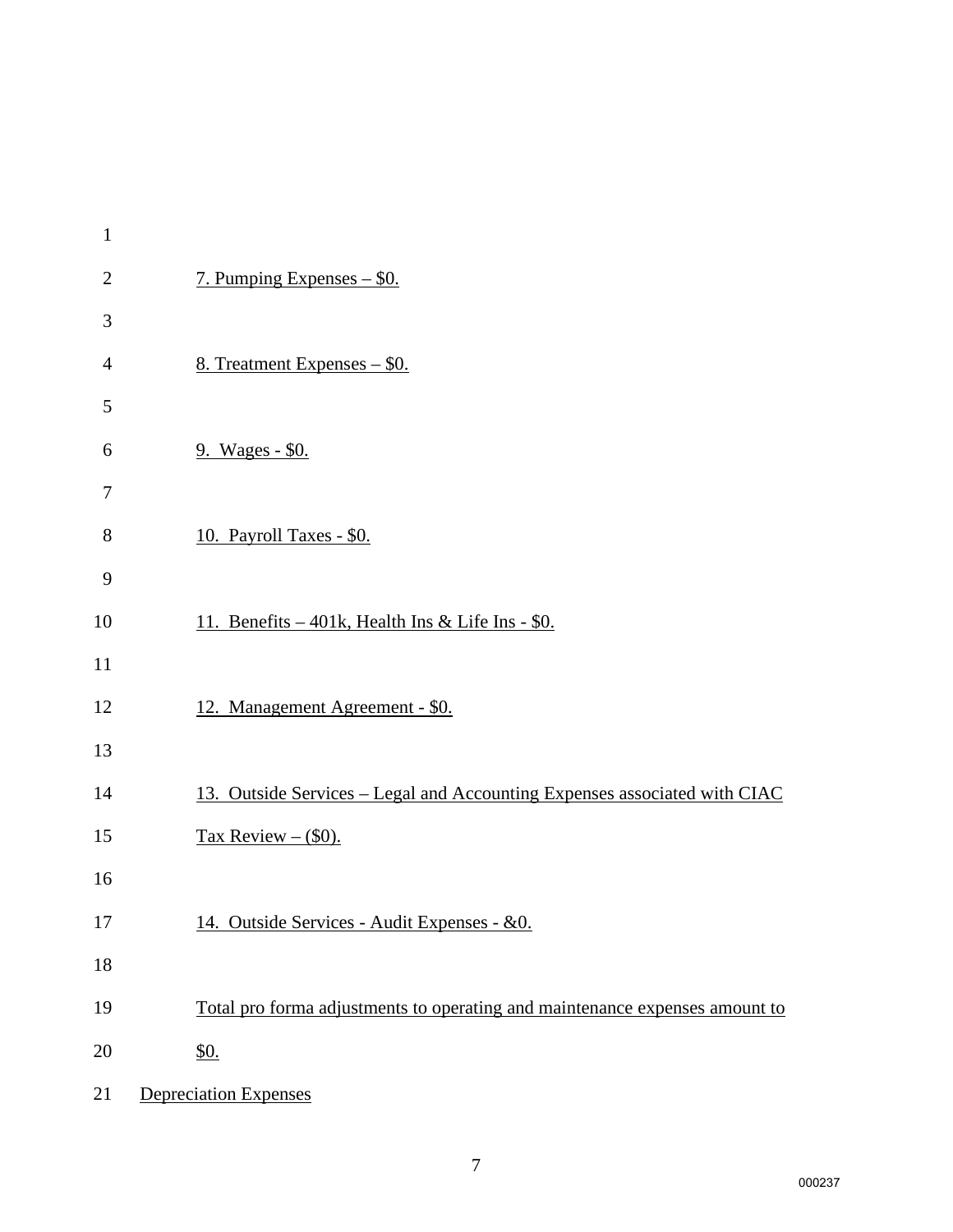| $\mathbf{1}$   | <u>15. Depreciation Expenses – <math>\frac{1}{2}</math> Depr on 2019 Additions to Plant - \$0.</u> |
|----------------|----------------------------------------------------------------------------------------------------|
| $\overline{2}$ |                                                                                                    |
| 3              | <u> 16. Depreciation Expenses – Atkinson Tank - \$0.</u>                                           |
| $\overline{4}$ |                                                                                                    |
| 5              | 17. Depreciation Expenses – SNHRWIP - \$0.                                                         |
| 6              |                                                                                                    |
| 7              | <u> 18. Depreciation Expenses – Other Projects - \$0.</u>                                          |
| 8              |                                                                                                    |
| 9              | <u>Total pro forma adjustments to depreciation expenses amount to \$0.</u>                         |
| 10             | Amortization of CIAC                                                                               |
| 11             | 19. Amortization of CIAC - 1/2 Amort on 2019 Adds to CIAC Plant - \$0.                             |
| 12             |                                                                                                    |
| 13             | 20. Amortization of CIAC - Atkinson Tank - \$0.                                                    |
| 14             |                                                                                                    |
| 15             | 21. Amortization of CIAC - SNHRWIP - \$0.                                                          |
| 16             |                                                                                                    |
| 17             | 22. Amortization Expense – Other - $$0$                                                            |
| 18             | Taxes other than income                                                                            |
| 19             | 23. Taxes other than Income - \$0.                                                                 |
| 20             |                                                                                                    |
| 21             | <b>Income Taxes</b>                                                                                |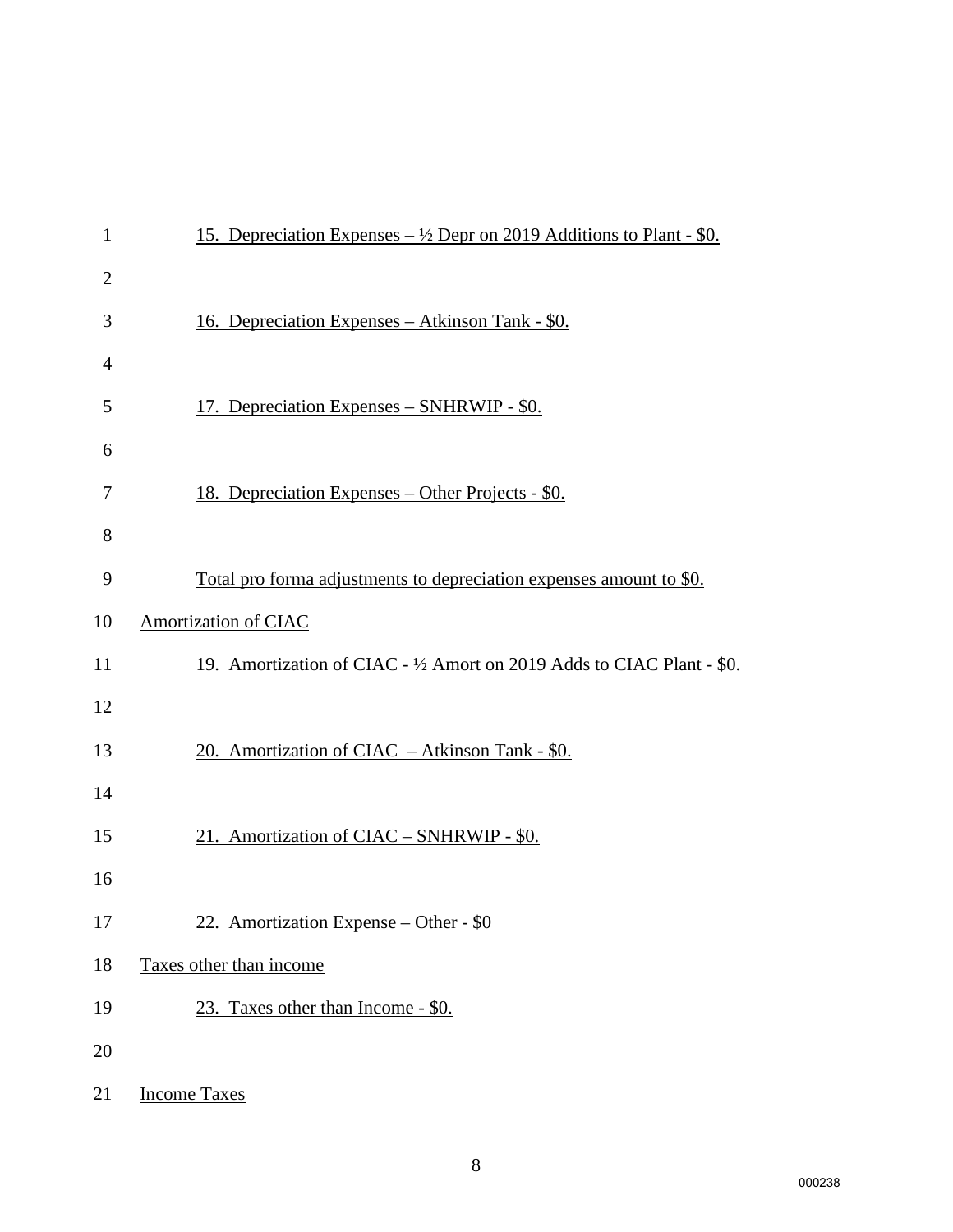| $\mathbf{1}$   |    | 24. State Business Taxes - \$19,496.                                                  |
|----------------|----|---------------------------------------------------------------------------------------|
| $\overline{2}$ |    | With the increase in revenue, and the increase in rate base, state business taxes are |
| 3              |    | expected to increase. See Schedule 1B for the calculation of state business taxes.    |
| $\overline{4}$ |    | 25. Federal Income Taxes - \$56,710.                                                  |
| 5              |    | With the increase in revenue, and the increase in rate base, federal income taxes     |
| 6              |    | are expected to increase. See Schedule 1B for the calculation of the federal          |
| 7              |    | income taxes.                                                                         |
| 8              |    | 26. Provision for Deferred Taxes - \$0.                                               |
| 9              |    | The total pro forma adjustments to income taxes amount to \$76,206.                   |
| 10             |    | The total pro forma adjustments to operating expenses amount to \$76,206.             |
| 11             | Q. | Does column d of Schedule 1 represent the sum of the actual test year amounts         |
| 12             |    | (column b) plus the pro forma adjustments (column c)?                                 |
| 13             | A. | Yes, it does.                                                                         |
| 14             | Q. | Does column e and f represent the revenue and expenses for the twelve months          |
| 15             |    | ended December 31, 2018 and 2017, respectively?                                       |
| 16             | A. | Yes, it does.                                                                         |
| 17             | Q. | Would you please explain Schedule 2 entitled "Balance Sheet"?                         |
| 18             | A. | Yes. This schedule shows the year end balances reflected on the balance sheets of     |
| 19             |    | the Company for 2019, 2018 and 2017. Utility Plant consists of numerous               |
| 20             |    | structures, wells, pumps, tanks, mains, services, meters, vehicles, and other plant.  |
| 21             |    | At December 31, 2019 the Company had utility plant of \$19,855,659. Since the         |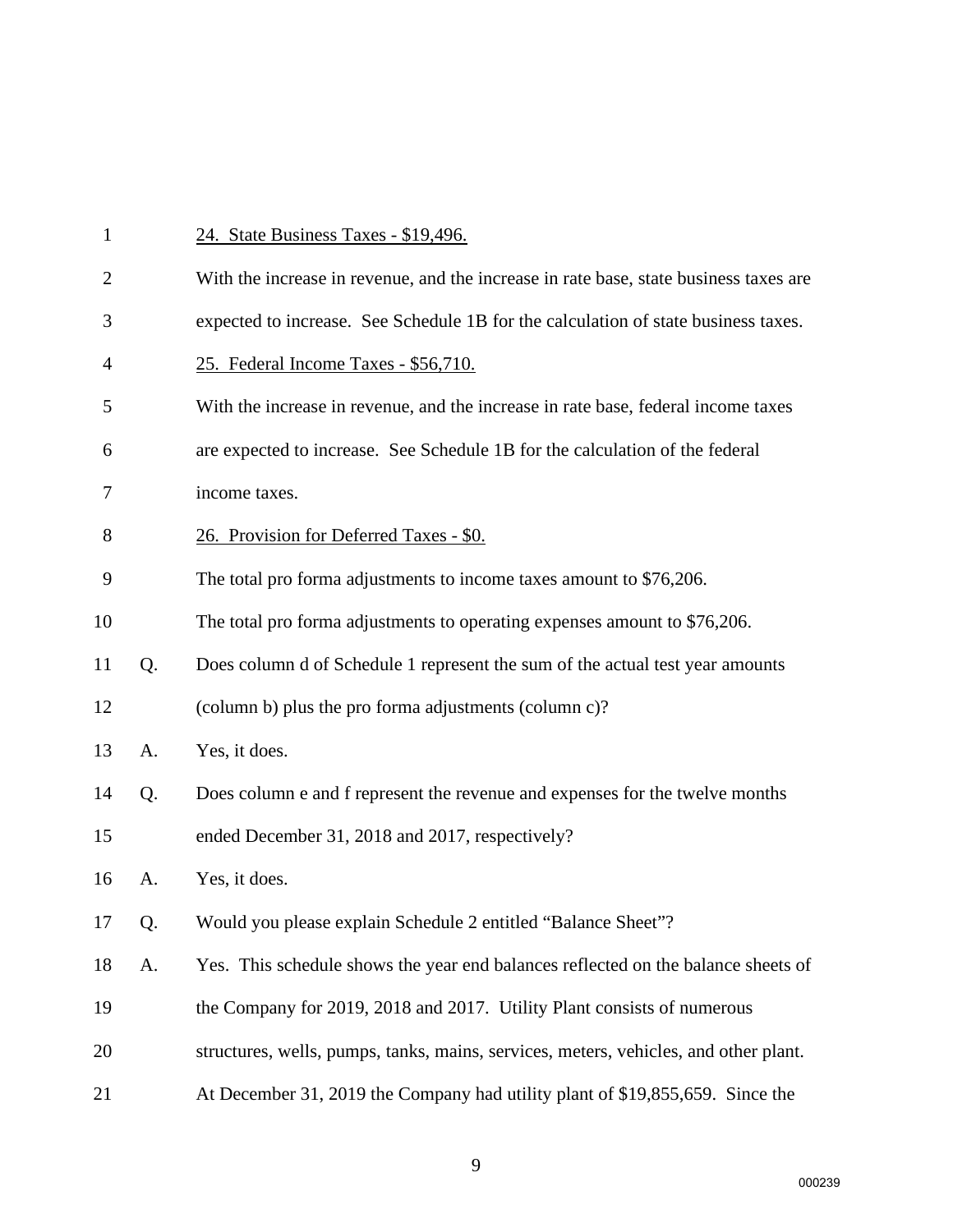| $\mathbf{1}$   | last rate case, the Company has added approximately \$3.2 million in plant.        |
|----------------|------------------------------------------------------------------------------------|
| $\overline{2}$ | Accumulated Depreciation represents the depreciation on these same assets from     |
| 3              | the date of purchase through December 31, 2019, using a straight-line              |
| $\overline{4}$ | depreciation method over the estimated useful life.                                |
| 5              | The Company's current and accrued assets amount to \$585,469, including            |
| 6              | \$40,520 of cash. The Company's cash position has declined in recent years.        |
| 7              | The Company also has deferred assets of \$1,229,920 including \$55,964 of          |
| 8              | unamortized debt expense, \$1,163,245 of miscellaneous deferred debits and         |
| 9              | \$10,711 of deferred tax assets. Miscellaneous deferred debits include \$986,176   |
| 10             | associated with the SNHRWIP.                                                       |
| 11             |                                                                                    |
| 12             | The Company's Equity Capital amounts to \$3,122,097 consisting of \$16,767 of      |
| 13             | common stock, \$4,054,354 of other paid in capital, and retained earnings of       |
| 14             | (\$949,024). Other paid in capital increased by \$400,000 in 2018 and \$500,000 in |
| 15             | 2019. The Company's negative retained earnings have been increasing in recent      |
| 16             | years due to net losses in 2018 and 2019. The Company's sole shareholder is the    |
| 17             | Christine (Lewis) Morse Revocable Family Trust of 2000. The number of shares       |
| 18             | authorized and outstanding is 300 and 100, respectively, with no par value. The    |
| 19             | Company's other long term debt outstanding amounts to \$4,504,424. In 2019 the     |
| 20             | Company borrowed \$590,201 from NH DES for the Atkinson Tank. The                  |
| 21             | borrowing was approved in PUC Order #26,230 in Docket DW 18-138. The               |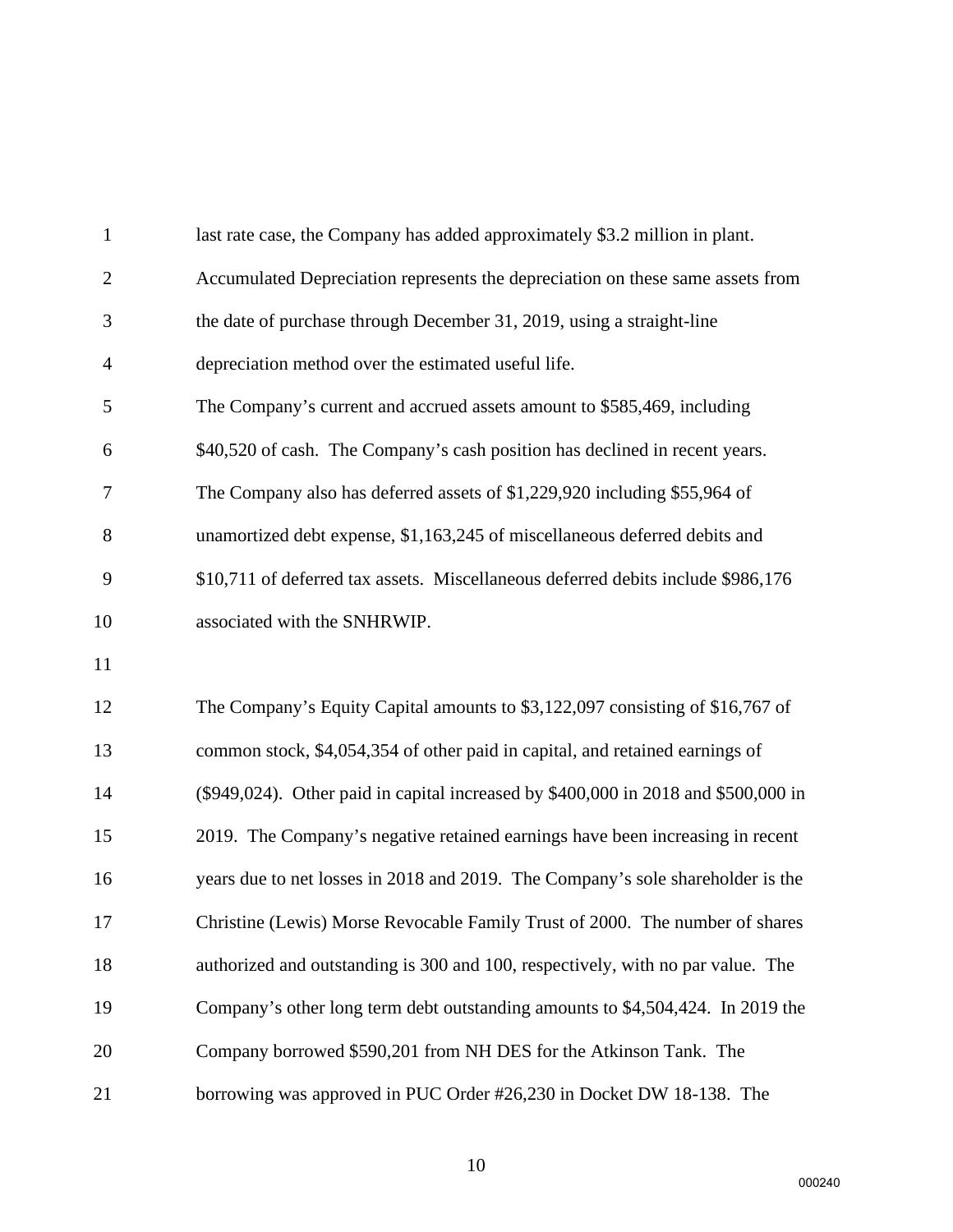| $\mathbf{1}$   |    | Company's total current and accrued liabilities amount to \$337,561 including         |
|----------------|----|---------------------------------------------------------------------------------------|
| $\overline{2}$ |    | \$156,209 accounts payable to Lewis Builders Development, Inc, an affiliated          |
| 3              |    | company. The Company's total deferred credits amount to \$966,258 including           |
| $\overline{4}$ |    | \$898,404 of state funding for the Atkinson Tank. The Company has net                 |
| 5              |    | contribution in aid of construction of \$5,366,446. The Company and its               |
| 6              |    | customers continue to benefit from CIAC, primarily from Lewis Builders                |
| 7              |    | Development, Inc.                                                                     |
| $8\,$          |    |                                                                                       |
| 9              | Q. | Would you please explain Schedule 3 entitled "Rate Base"?                             |
| 10             | A. | Columns $(b)$ - $(m)$ show the actual balances of the rate base items as per the      |
| 11             |    | Company's monthly financial statements. Column (n) shows the actual 13 month          |
| 12             |    | average balances, except for cash working capital, which reflects the cash            |
| 13             |    | working capital for 2019. Column (o) shows the 2019 pro forma adjustments.            |
| 14             |    | Column (p) shows the pro forma 2019 balances.                                         |
| 15             |    | The rate base consists of Utility Plant, less Accumulated Depreciation, Material $\&$ |
| 16             |    | Supplies, Miscellaneous Deferred Debits, Accumulated Deferred Income Taxes -          |
| 17             |    | Assets, Accumulated Deferred Income Taxes - Liabilities, Contributions in Aid         |
| 18             |    | of Construction and Accumulated Amortization of CIAC plus Cash Working                |
| 19             |    | Capital. The actual 13 month average rate base amounts to \$5,237,474. The            |
| 20             |    | Company made no adjustments to rate base.                                             |
|                |    |                                                                                       |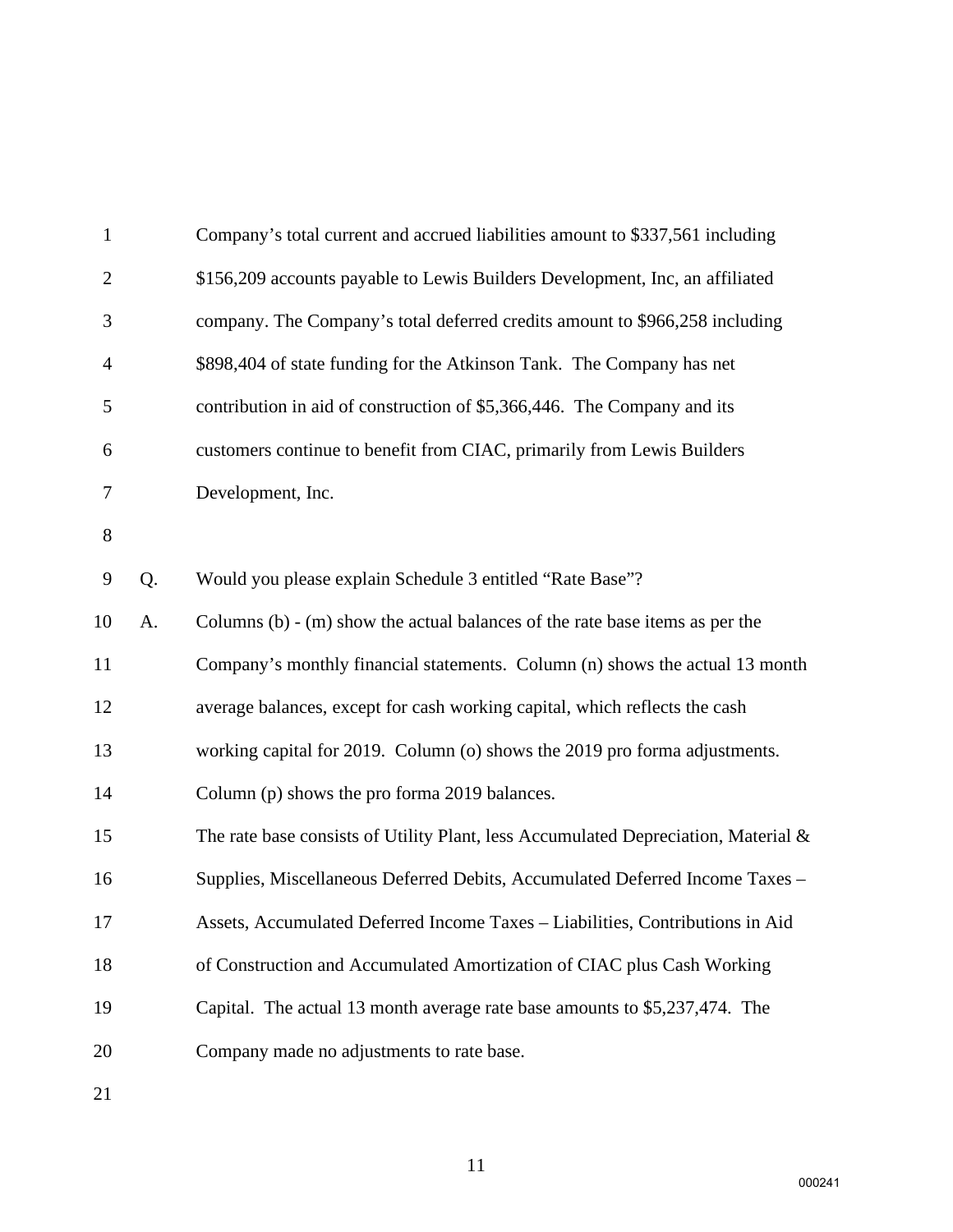| $\mathbf{1}$   | Q. | Would you please explain Schedule 4 entitled "Rate of Return Information"?          |
|----------------|----|-------------------------------------------------------------------------------------|
| $\overline{2}$ | A. | The Company's overall rates of return are 5.78% and 5.78% for 2019 actual and       |
| 3              |    | 2019 pro formed, respectively. It is derived from the weighted average cost rates   |
| $\overline{4}$ |    | associated with actual and pro formed long term debt and equity. The Company's      |
| 5              |    | capital structure consists of Equity and Debt Capital. The Company has no short     |
| 6              |    | term debt.                                                                          |
| 7              |    |                                                                                     |
| 8              |    | Its Actual Equity Capital consists of \$16,767 of Common Stock, \$4,054,354 of      |
| 9              |    | Other Paid in Capital, and Retained Earnings of (\$949,024). The Company has        |
| 10             |    | \$4,504,424 of long term debt at year end. See Schedule 5A. The Company's           |
| 11             |    | overall capital structure is more weighted to debt. In 2019 and 2018 the owner      |
| 12             |    | contributed \$500,000 and \$400,000 of other paid in capital. The proposed rate     |
| 13             |    | increase should improve earning, increase retained earnings and increase the        |
| 14             |    | equity portion of the capital structure. In 2020 the Company's owner has put in     |
| 15             |    | another \$300,000 of other paid in capital.                                         |
| 16             | Q. | Would you please explain Schedule 5A entitled "Actual Long Term Debt."              |
| 17             | A  | Schedule 5A shows the date of the notes, the borrower and lender, the original      |
| 18             |    | note amount, note term, interest rate, outstanding balance at 12/31/19 and          |
| 19             |    | 12/31/18, the 2019 interest expense, and cost rate. The total outstanding balance   |
| 20             |    | at 12/31/19 is \$4,504,424. The total 2019 interest expense is \$129,880. The total |
| 21             |    | actual debt cost rate is 2.88%.                                                     |